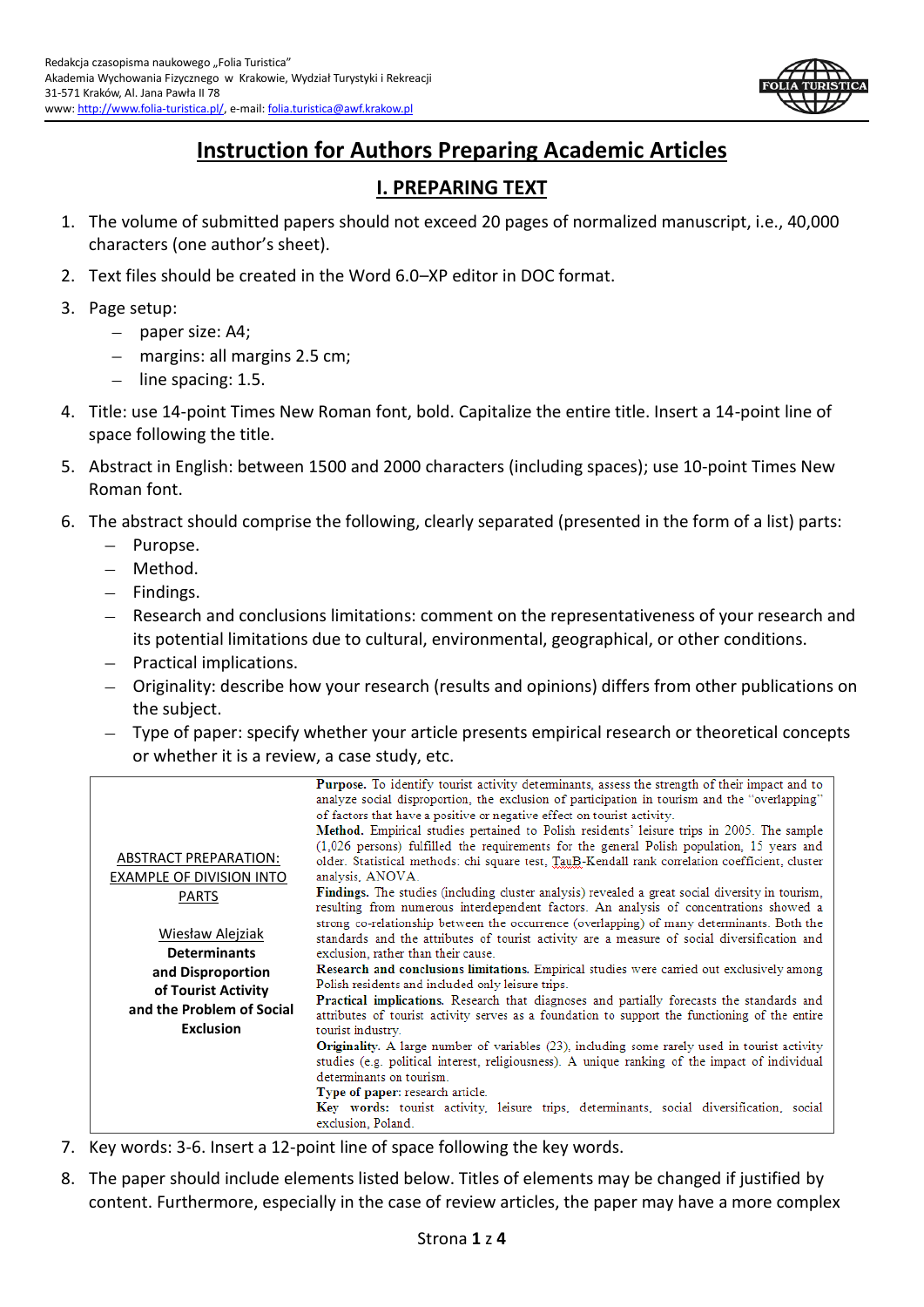

structure, i.e., it may comprise more elements or have a given element subdivided further (such as the Literature Review section).

### A. For empirical papers:

- **Introduction** (subject of research, aim of the article, and justification of the aim),
- **Literature review** (a review of Polish and foreign publications presenting the aim of the  $\equiv$  . article and describing current knowledge on the subject matter),
- $\equiv$ **Method** (aim of empirical research, research hypotheses and questions, and a description of methodology and how the research was conducted)
- $\equiv$ **Results** (research results, including the answers to the research hypotheses and questions),
- $-$ **Discussion** (a discussion of the study results in view of results obtained by other authors in Polish and foreign publications on the subject matter),
- **Conclusions** (conclusions from the study results and their discussion, including practical implications and suggested directions for further research on the subject),
- References.
- B. For review papers:
	- **Introduction** (subject of research, aim of the article, and justification of the aim),
	- **Literature review** (a review of Polish and foreign publications related to the aim of the article describing current knowledge on the subject matter),
	- **Discussion** (a discussion of current knowledge on the subject matter, including critical analysis based on Polish and foreign publications),
	- **Conclusions** (conclusions from the discussion, including its practical implications and  $\,$ suggested directions for further research on the subject),
	- **References**.
- 9. Headings of each part of the paper: use 12-point Times New Roman font, bold, centered. Number the parts with Arabic numerals. Insert a 12-point line of space following each heading.
- 10. Running text: use 12-point Times New Roman font and 1.5 line spacing. First line indent: 1 cm. Use tools available in the editor to format the text rather than the space bar, as using space bar makes markup and typesetting difficult.
- 11. Do not use the bold face, capitals, and underlining in the text. Italics should only be used for titles listed in the footnotes and the References section and for letter symbols in the running text. Insert a space after punctuation marks, not before them.
- 12. Use an en dash (–) to indicate breaks in a sentence and between numbers that denote close values not provided precisely (such as time periods); do not use a hyphen (-) or an em dash (—). Examples of use:
	- "Secondly as tradition dictates every student should wear formal attire tomorrow".
	- "The years 1914–1918, or the times of World War I, is an extremely important period in the history of Europe".
	- "Relevant information can found on pages 12–24 of the aforementioned publication".
	- Most waters in the area of Wysowa belong to the sodium-bicarbonate type and have a high concentration of carbon dioxide.
- 13. Footnotes can be used (sparingly) to complement the running text: use 10-point Times New Roman font with 1.0 line spacing.
- 14. References in the running text should be formatted according to the Harvard System (i.e., provide the last name of the author of the quoted or referenced publication, the year of publication, and the page or pages you refer to in square brackets within the running text). Do not place a comma between the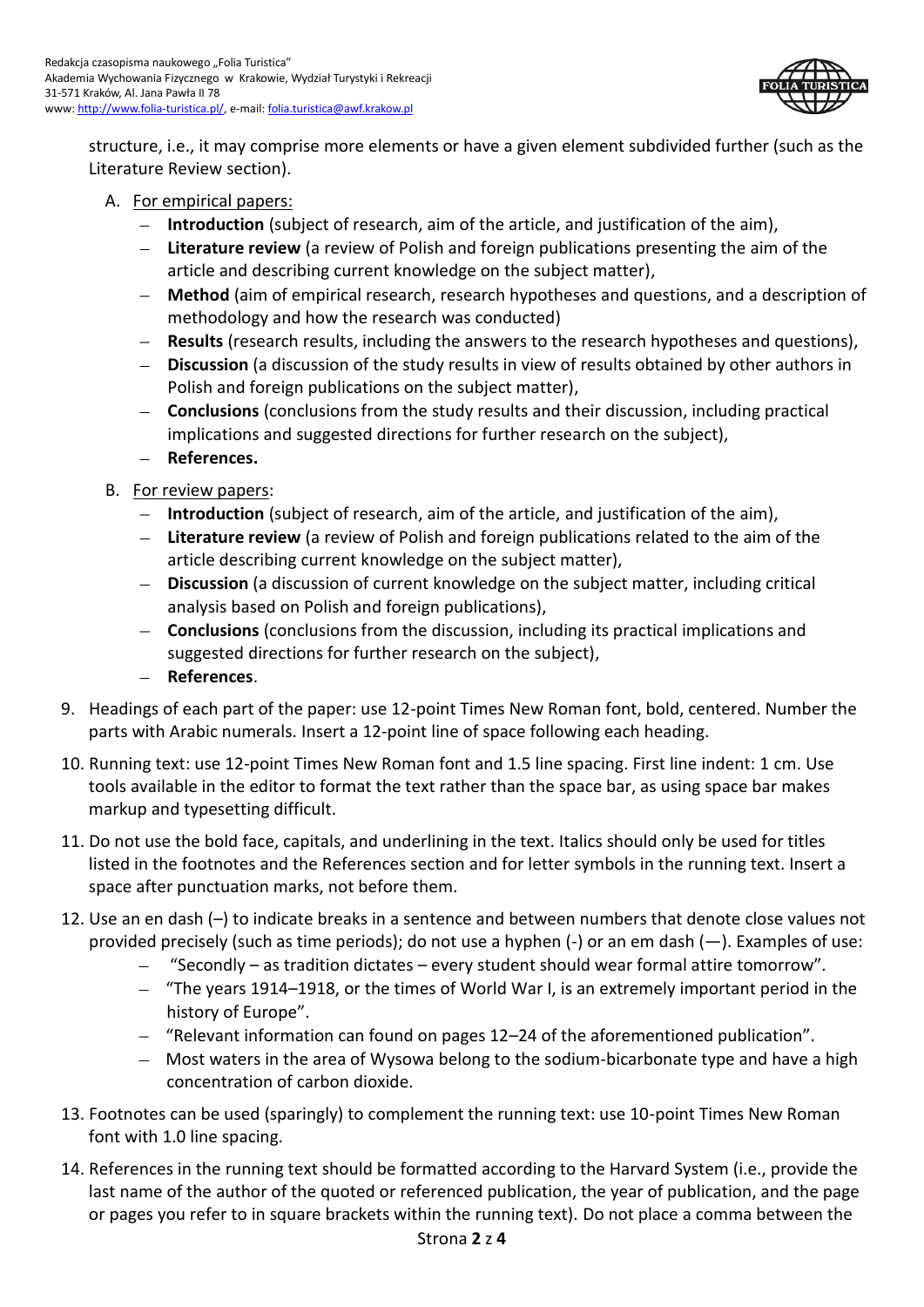

name and the year. If two or more publications are referenced in the same parentheses, separate them with a semicolon.

15. The References section, located at the end of the article, should only include texts that are quoted or referred to in the article. References should be given in an alphabetical order with full bibliographic descriptions. Guidelines for and examples of bibliographic descriptions can be found in Part III of these instructions.

## **II. PREPARING TABLES AND ILLUSTRATIONS**

1. Tables and illustrations (figures, charts, and photographs) should be included in separate files and described in detail. Mark their locations in the running text through centered titles, as in the example below:

> **Table 1.** Tourist activity inhibitors **Tabela 1.** Inhibitory aktywności turystycznej

- 2. The entire article should use the division into tables and figures (i.e., everything that is not a table, e.g. charts, diagrams, or photographs, is considered a figure). Refer to figures in the abbreviated form ("Fig.").
- 3. Place titles of tables above tables, and titles of figures below figures.
- 4. Write the titles of tables and figures in 10-point Times New Roman font.
- 5. Under each table/figure provide its source (using 10-point Times New Roman font).
- 6. Figures should be scanned at a resolution no lower than 300 DPI (optimal resolution is 600 DPI) and saved as line art files in TIFF format.
- 7. Charts should be created in black. Gray tints or textures are allowed.
- 8. Digital photographs should be saved in TIFF or JPEG format at full resolution. Do not use compression.
- 9. If the article includes figures, tables, etc. taken from other academic papers, the author is obliged to obtain a reprinting permission. The permission should be sent to the Editorial Office together with the article and other attachments.

## **III. PREPARING THE REFERENCES SECTION**

- 1. The References section, located at the end of the article, should only include texts that are quoted or referred to in the article. References should be given in an alphabetical order with full bibliographic descriptions.
- 2. References to papers of different types should be prepared to according to the guidelines below. Note that all references should be provided in a single list (the division into types, found below, is meant only to provide examples of referencing different sources).
- 3. For two or more papers written by the same author and published in the same year, add subsequent lowercase letters to the year, as in: (2014a), (2014b), etc.
- 4. List Internet sources (webpages) for which the appropriate elements of a full bibliographic description cannot be provided in a separate Internet Sources section. The list should provide URL addresses of the referenced webpages in alphabetical order, described as in the following sample:

http://www.unwto.org/facts/eng/vision.htm (08.09.2014).